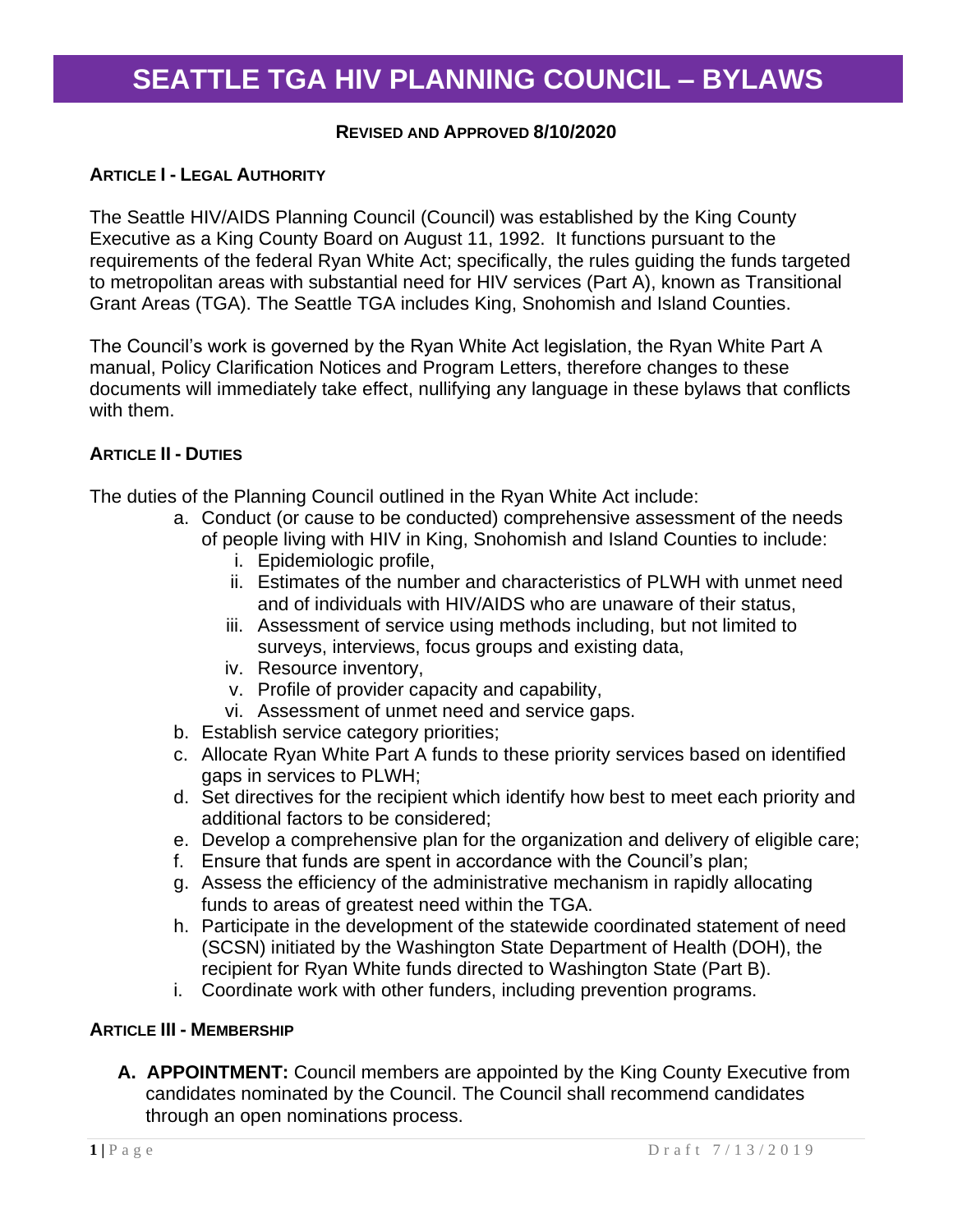- **B. SIZE:** The Council shall consist of the number of members necessary to fulfill all applicable federal legislation and guidance regarding membership positions.
- **C. MEMBERSHIP CATEGORIES:** Section 2602(b)(2) of the Public Health Service Act lists specific membership categories that must be represented on the Council. They include:
	- a. health care providers, including federally qualified health centers;
	- b. community-based organizations serving affected populations and AIDS service organizations;
	- c. social service providers, including providers of housing and homeless services;
	- d. mental health and substance abuse providers; [*considered two separate categories];*
	- e. local public health agencies;
	- f. hospital planning agencies or health care planning agencies;
	- g. affected communities, including people with HIV/AIDS, members of a Federally recognized Indian tribe as represented in the population, individuals co-infected with HIV and hepatitis B or C, and historically underserved groups and subpopulations;
	- h. non-elected community leaders;
	- i. state government (including the State Medicaid agency and the agency administering the program under [P]art B); [*considered two separate categories];*
	- j. grantees under subpart II of [P]art C;
	- k. grantees under section 2671 [Part D], or, if none are operating in the area, representative or organizations with a history of serving children, youth, women and families with HIV and operating in the area;
	- l. grantees of other Federal HIV programs, including but not limited to providers of HIV prevention services; and
	- m. representatives of individuals who formerly were Federal, State, or local prisoners, were released from the custody of the penal system during the preceding 3 years and had HIV/AIDS as of the date on which the individuals were so released.
- **D. REFLECTIVENESS:** Section 2602(b)(1) of the Public Health Service Act requires a Ryan White Part A planning council to "reflect in its composition the demographics of the population of individuals with HIV/AIDS in the eligible area involved, with particular consideration given to disproportionately affected and historically underserved groups and subpopulations." The Council as a whole, and its unaligned consumer subset, shall follow this reflectiveness requirement.
- **E. UNALIGNED CONSUMER QUOTA:** Section 2602(b)(5)(C) of the Public Health Service Act states that not less than 33% of members of the Council must be people who:
	- a. Are receiving HIV-related services from Ryan White Part A funded providers;
	- b. Are not officers, employees, or consultants to any providers receiving Part a funds, and do not represent any such entity; and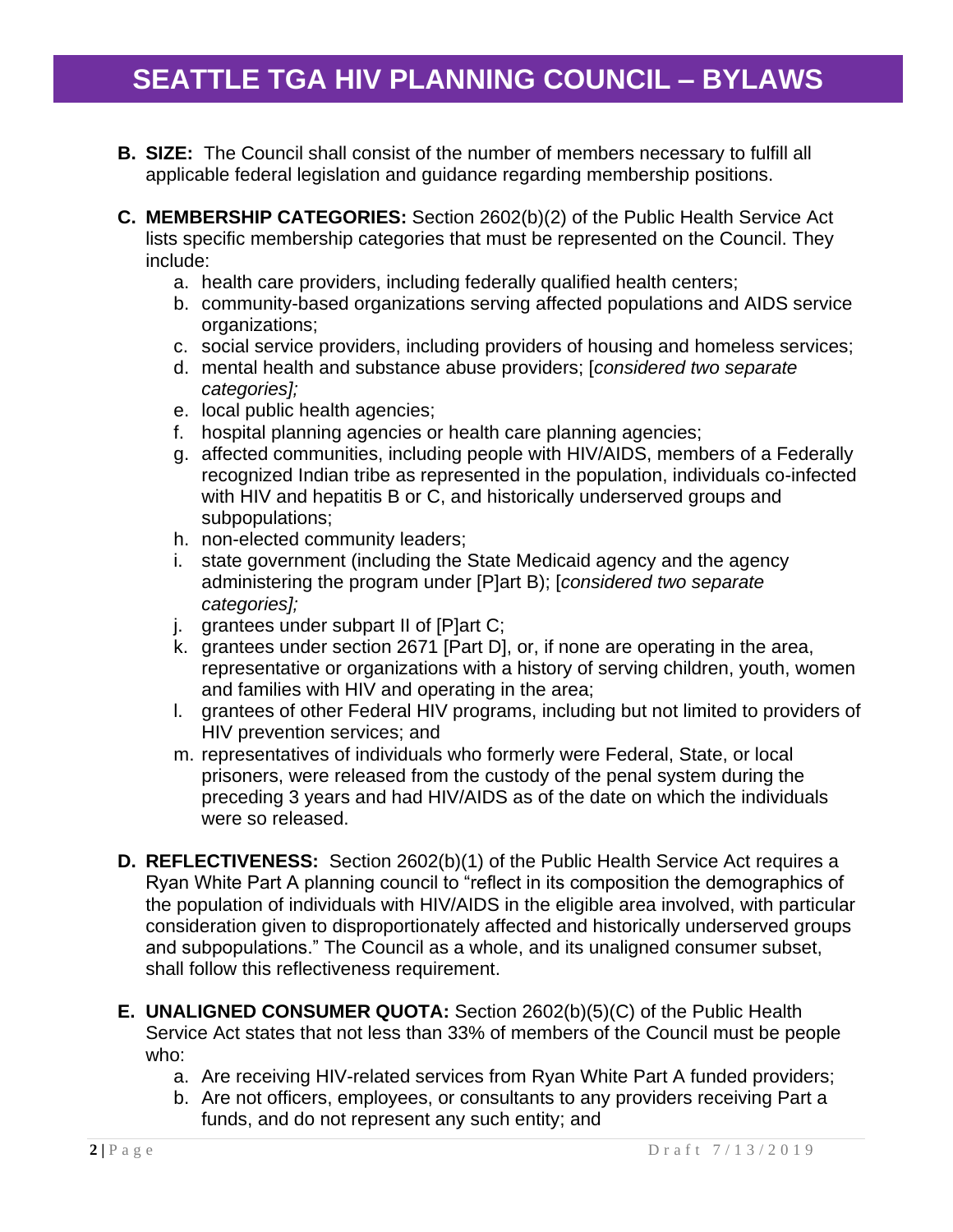- c. Reflect the demographics of the population of individuals living with HIV in the Seattle Transitional Grant Area.
- **F. LIMITS ON NUMBER AND TYPE OF MEMBERS WITH A CONFLICT:** No more than one person from any sub-recipient organization shall be a member of the Council at the same time. There can be no more members from sub-recipient agencies than there are unaligned consumers.
- **G. TERMS OF MEMBERSHIP:** Applicants nominated by the Council shall be recommended for appointment by the County Executive to a three-year term. Terms end on the anniversary of appointment by the Executive. Members who continue to fill the position for which they were appointed may be nominated and confirmed by the Council to a second three-year term. Any former member of the Council, regardless of the number of terms served, may reapply for membership after an absence of at least six months.
- **H. MEMBERSHIP PROCESS:** The Membership Committee will be responsible for identifying areas of needed member representation and shall coordinate with the Council and Council staff the following tasks:
	- **1. Recruitment:** The Council shall conduct ongoing recruitment processes targeting potential members.
	- **2. Application Review:** Following Council approved protocols, the Membership Committee shall make recommendations to the Council, which will make nominations to the County Executive.
- **I. COUNCIL MEMBER DUTIES:** The duties of Council Members are to:
	- a. Participate in conducting the Council duties noted in Article II;
	- b. Attend a Council new member orientation and annual Council trainings;
	- c. Attend and actively participate in Council meetings;
	- d. Become a member and actively participate in a standing committee;
	- e. Complete the King County financial disclosure form and the Planning Council Conflict of Interest form upon initial nomination, and again annually for each year of service;
	- f. Adhere to the Ryan White legislation, HRSA guidance documents -- including policy clarification notices (PCN) and the Part A manual, the King County Code of Ethics, and the Council bylaws and policies;
	- g. Disclose all conflicts of interest, follow the Council's conflict of interest policies, and work actively to ensure that their conflict does not influence the Council's decisions.
- **J. RESIGNATION:** A Council member may resign by giving written or verbal notice to the Planning Council administrator, specifying an effective date of resignation.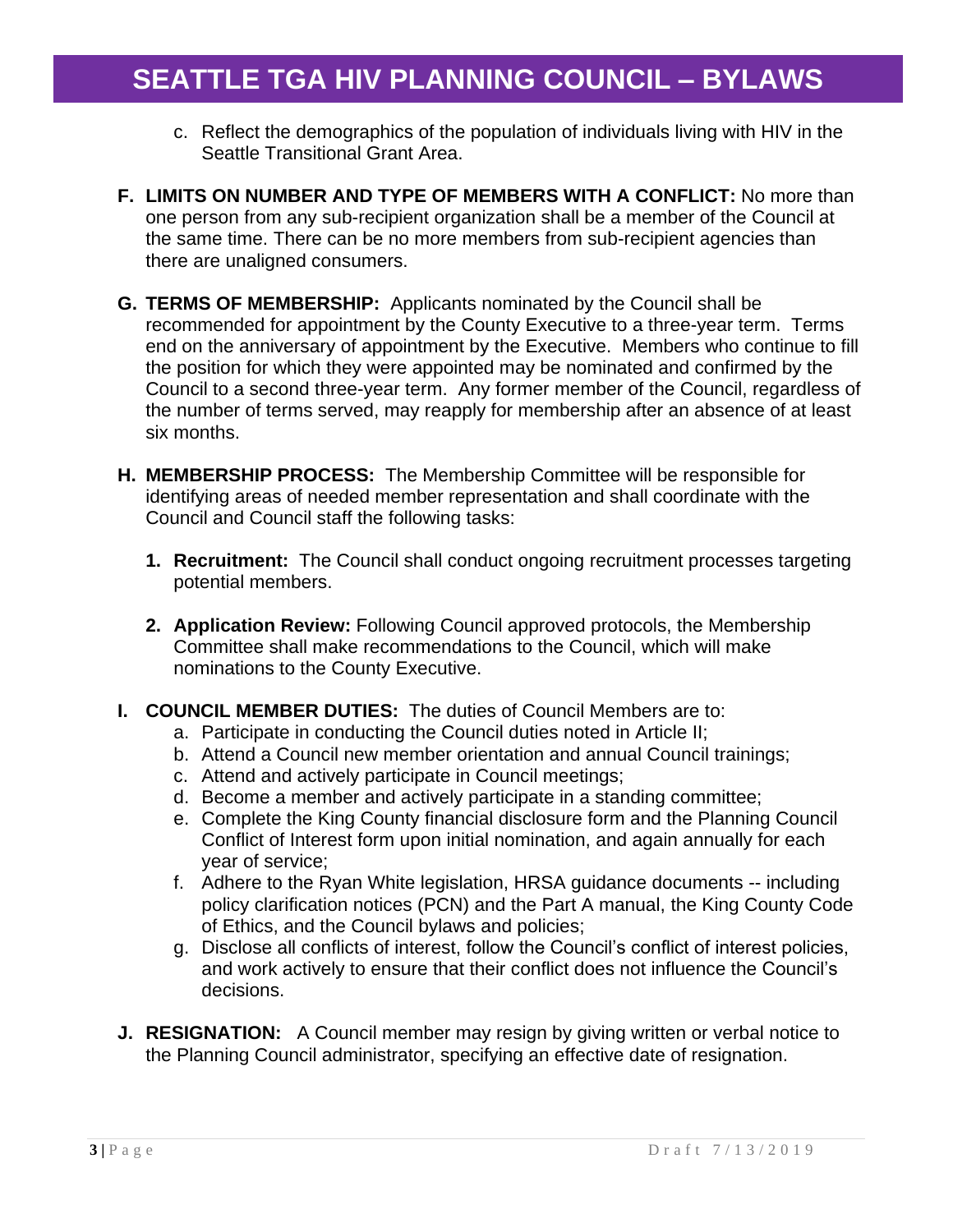- **K. ATTENDANCE/REMOVAL:** Council members may be removed only by the County Executive. The Council may recommend to the Executive that a member be removed for any of the following reasons:
	- a. Unexcused absences from Planning Council and committee meetings greater than 25% in a calendar year.
	- b. Behavior that could prevent others (Council members, staff, or members of the public) from attending or participating in meetings.

**Process for recommending removal:** Recommendation for removal for any above reason shall be reviewed by the Executive Committee, and if the Executive Committee finds merit, it shall forward the proposed removal to the Council for a vote. Notice of, and reasons for the Executive Committee's proposed removal will be sent to the member and the County Executive. If the Council votes to recommend removal of the member, the recommendation shall be forwarded to the County Executive.

**L. MEMBER LEAVE STATUS:** Any member who identifies that he or she will be unable to participate in Council-related activities for two or more consecutive months due to personal issues may be placed on member leave status, for no more than 6 months. This member will remain officially on the Council roster but will not be counted toward the quorum at Council or committee meetings. Being on leave status does not change the Council member's term of office or representation.

#### **ARTICLE IV - OFFICERS AND ELECTIONS**

- **A. OFFICERS**: The officers of the Council shall be:
	- a. Community Co-Chair, who may be any member of the Council who is not an employee of the recipient agency;
	- b. Unaligned Consumer Co-Chair, who may be any member of the Council who uses Ryan White Part A services, but is not aligned with any sub-recipient agency;

These will be two separate people.

- **B. ELIGIBILITY**: To be eligible for election to office, a member must be a duly appointed member and must have agreed to be a candidate for office. The member must be eligible to serve on the Council for the full term of office. The candidate must be a member in good standing on the Council.
- **C. TERM OF OFFICE:** The term of office shall be 2 years from time of election. A member may hold elected office for up to two successive two-year terms.
- **D. ELECTION:** An election shall be held to identify the Co-Chairs as the current cochair's terms expire or the position is vacated. In the event of an extended vacancy, the Executive Committee shall nominate an interim co-chair (to be confirmed by the full Council) until a new co-chair can be identified and elected. A member who has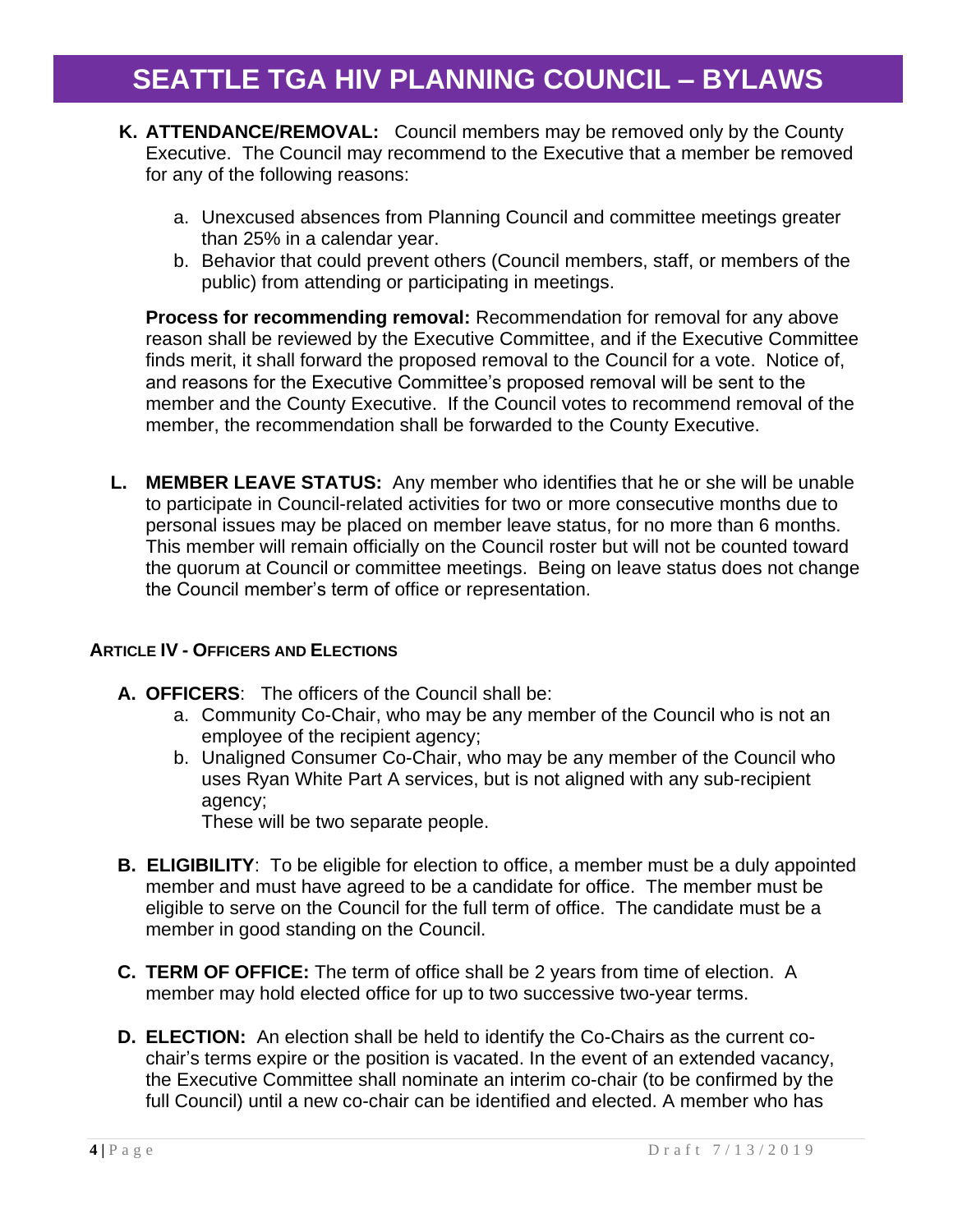already served the maximum number of co-chair terms may serve in this interim capacity. Time spent serving as the interim will not affect co-chair term limits.

### **E. The duties of the officers shall be as follows:**

- a. Chair and facilitate the Planning Council and Executive Committee meetings;
- b. Provide leadership to the Council on care issues;
- c. Ensure that the Council fulfills the planning, prioritization, allocation and assessment requirements as specified in the Ryan White guiding documents;
- d. Be members of the Executive Committee;
- e. Create the Council Administrator's work plan;
- f. Contribute to the evaluation of the Council Administrator;
- g. It is recommended that at least one co-chair be a member of the NAPSRA committee;
- h. Perform other duties incidental to carrying out the functions of the position, including those outlined in the Public Health/Planning Council's Cooperative Agreement and the Co-Chair Job Description.

#### **ARTICLE V. - MEETINGS**

- **A. OPEN PUBLIC MEETINGS**. All meetings of the Council shall be open to the public, as required by the Ryan White Act and consistent with the Washington State Open Public Meetings Act. See appendix (RCW 42.30)
- **B. REGULAR MEETINGS:** In general, meetings of the Council shall be held at least every other month. Only appointed Council members may vote at the Council; no proxies or alternates are allowed. Information about current meeting times and locations is available on the website or by calling Planning Council staff. The Executive Committee shall prepare or cause to be prepared a proposed agenda, which shall be available to all Council members not less than four working days prior to the meeting, and published on the Council's website. The Council Co-Chairs shall jointly facilitate Council meetings. In their absence, this responsibility first goes to the Needs Assessment, Priority-Setting, and Resource Allocation (NAPSRA) committee cochairs, and then to the System of Care (SOC) committee co-chairs. Meetings shall be facilitated in person, rather than remotely. No action may be taken on any item not included on the agenda approved at the meeting. This requirement may be suspended by an affirmative majority vote.
- **C. SPECIAL MEETINGS:** Special meetings may be held on call of the two officers or by a majority of the members of the Council. Such a call shall include an agenda setting forth the specific action item to be considered at the meeting, and no other action may be taken at such meeting. Written notice shall be provided consistent with the Open Public Meetings Act. See appendix: (RCW 42.30)
- **D. QUORUM:** At any Council meeting, the presence of a majority of the members (meaning one more than half the current membership (50% + 1, not including members on leave) and the presence of a majority  $(50\% + 1)$  of the unaligned consumers (not including members on leave status) shall be necessary to constitute a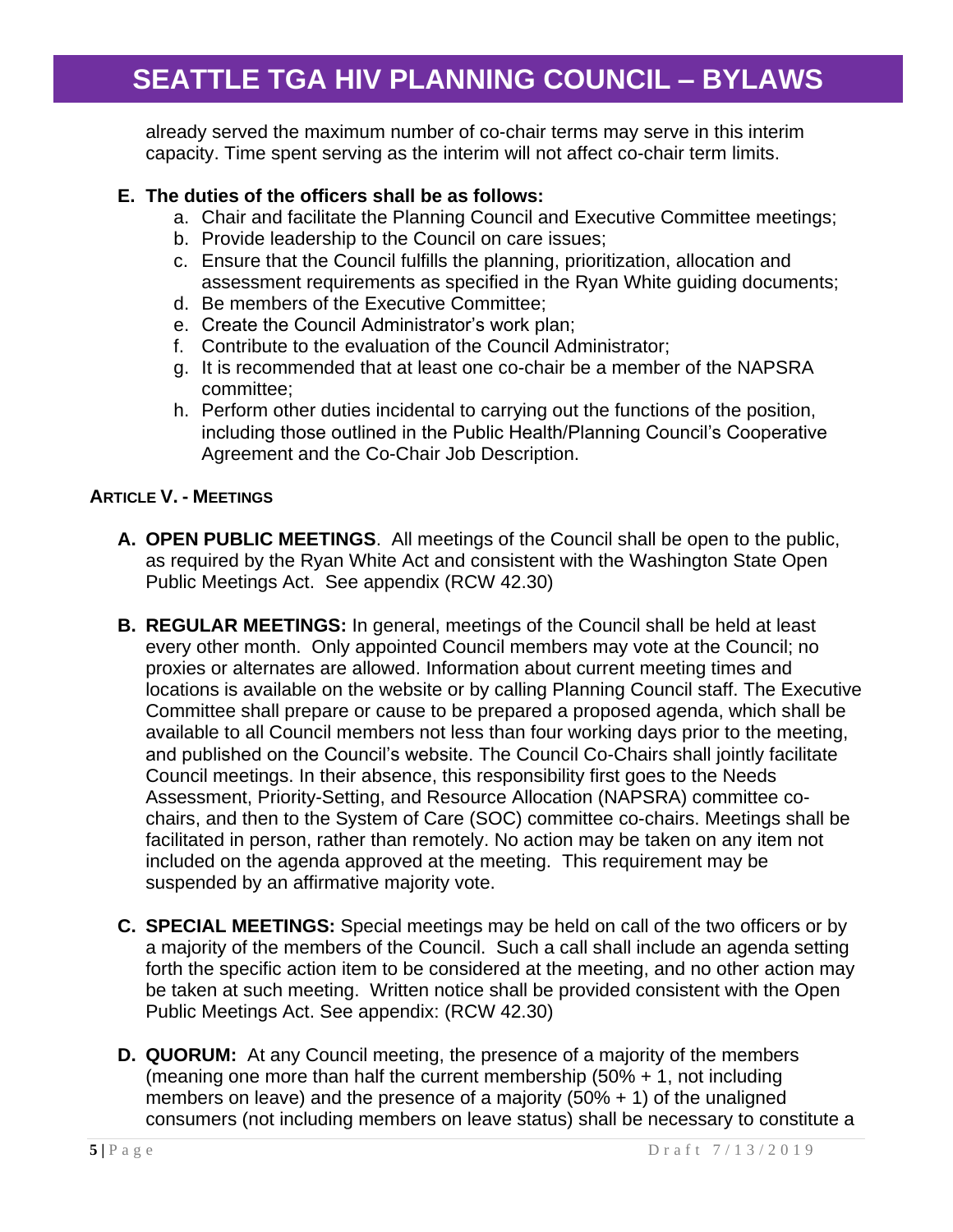quorum for the purpose of taking action on any agenda item. Proxies are not permitted for either the establishment of a quorum or for the conduct of business.

**E. MINUTES:** Detailed minutes of each meeting shall be kept. The accuracy of all minutes shall be approved by a majority vote of the Council. Approved minutes will be made available to the Public by being posted on the Council's website.

#### **ARTICLE VI - COMMITTEES**

The bylaws and the Council determine the work of committees. Committees develop recommendations which they present to the Executive Committee and full Council. The Council reviews and thoroughly discusses all committee recommendations. The full Council then either approves the recommendations or rejects them. If the recommendations are rejected, they are returned to the committee for modification, based on Planning Council feedback. The exception is for technical or copy-editing corrections. Each committee shall develop an annual work plan which will be reviewed, adjusted, and approved by the Executive Committee.

In rare circumstances, the normal flow of decision-making may be changed by both co-chairs in urgent situations.

Each committee shall have two co-chairs, with the Co-Chairs of the Council serving as the Executive Committee chairs. While having both chairs be Council members is preferable, the SOC committee and +Caucus committees may each have one non-Council committee member serve in this role.

#### **Standing Committees:**

- **A. EXECUTIVE COMMITTEE:** An Executive Committee comprised only of the two Council Co-Chairs and the co-chairs of each standing committee shall:
	- a. Create Council meeting agendas;
	- b. Monitor the progress of committees, and review their work;
	- c. Receive reports;
	- d. Prepare Council meeting agendas;
	- e. Consider special issues and determine Council policies;
	- f. Consider, review and reply to correspondence;
	- g. Determine disposition of issues not directly addressed in the Bylaws; and
	- h. Coordinate Council activities.
- **B. MEMBERSHIP AND OPERATIONS COMMITTEE**: A committee comprised only of Council members will address issues of Council membership and operations. These include:
	- a. Drafting revisions to Council bylaws, and policies and procedure documents;
	- b. Creating membership recruitment goals;
	- c. Recruiting new Council members to fill gaps;
	- d. Creating recruitment materials;
	- e. Vetting candidates through reviewing applications and interviewing;
	- f. Recommending new Council candidates to the council for approval,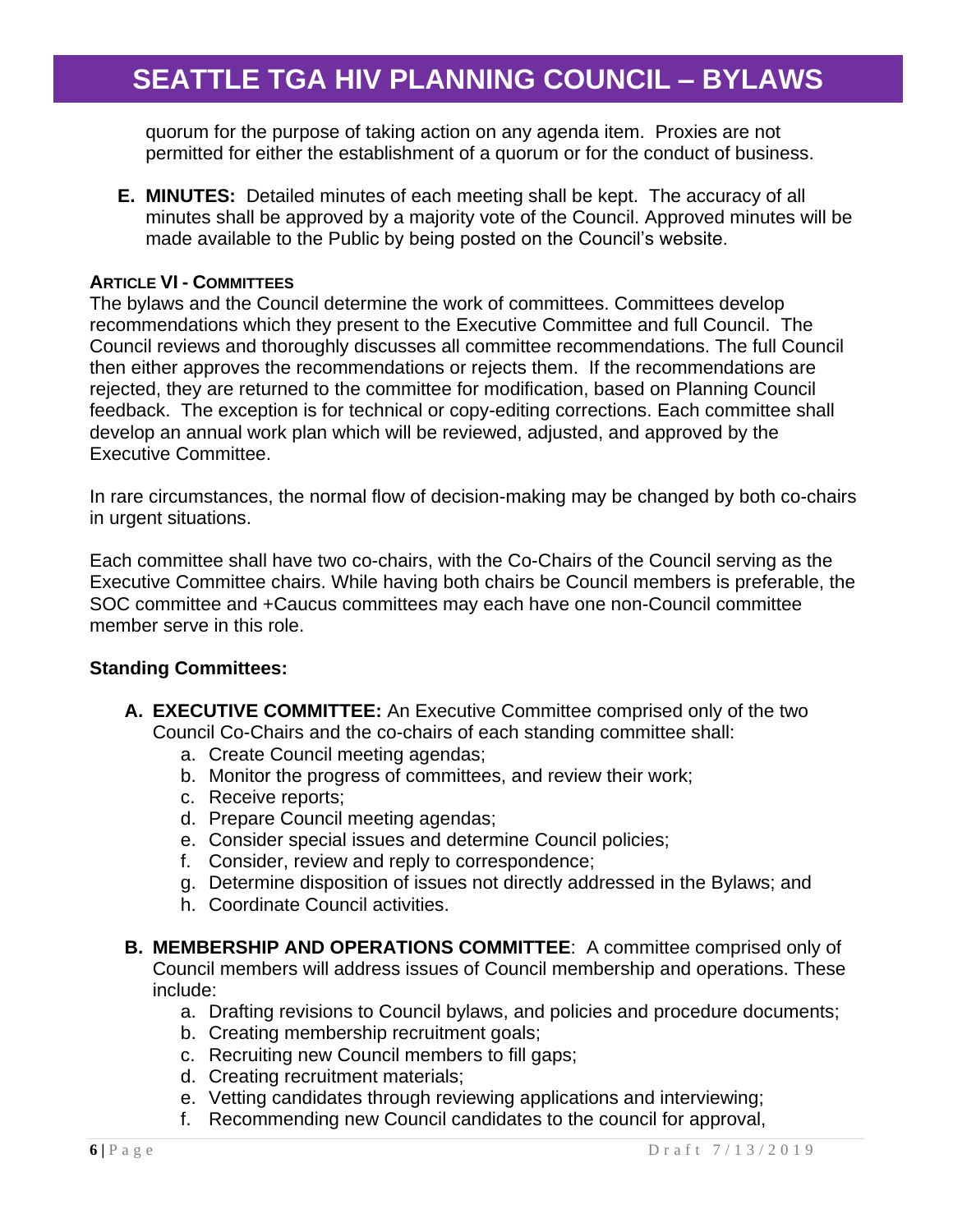- g. Bringing recommendations to the Council for reappointment of members;
- h. Reviewing procedures for training Council and committee members;
- i. Developing and revising reimbursement plans for Council members.
- **C. NEEDS ASSESSMENT, PRIORITY-SETTING, AND RESOURCE ALLOCATION COMMITTEE (NAPSRA):** A NAPSRA committee comprised only of Council members shall be responsible for:
	- a. Leading the comprehensive needs assessment process, and ensuring that all components are completed and regularly updated;
	- b. Coordinating the Council's priority-setting and resource allocation process;
	- c. Reviewing performance and expenditures;
	- d. Reallocating under-expenditures;
	- e. Developing carryover plans;
	- f. Assessing the efficiency of the administrative mechanism of the recipient.
- **D. SYSTEM OF CARE COMMITTEE (SOC):** A committee comprised of a majority of Council members will be responsible for:
	- a. Representing the Council in creation of the Washington State Integrated HIV Plan, and Statewide Coordinated Statement of Need;
	- b. Creating and revising all service standards in conjunction with Part A Recipient;
	- c. Creating and revising service units for service categories in conjunction with Part A Recipient;
- **E. +Caucus:** A committee comprised of HIV+ people including aligned and unaligned people, both Council members and non-Council members, will be responsible for:
	- a. Increasing knowledge of issues brought before the Council;
	- b. Training people living with HIV on leadership;
	- c. Mentorship and education of people living with HIV in the TGA;
	- d. Outreaching to other people living with HIV in the community.
- **F. Ad Hoc Committees:** Other committees/work groups may be formed as needed by action of the Executive Committee.

### **ARTICLE VII - CONFLICT OF INTEREST**

It is important that the work of the Council be free from conflict of interest. People whose only connection to a sub-recipient is as a consumer of services are not conflicted. Those people who work for, on the board of, or otherwise represent a funded sub-recipient agency or agency that is seeking Ryan White Part A funding are considered to have a conflict of interest. Managing this conflict is done in the following ways:

**A. Disclosure at Meetings:** Members of and visitors to the Council must disclose conflicts at the beginning of meetings. This is done by stating the name of the agency/agencies with which they are affiliated, listing the service categories in which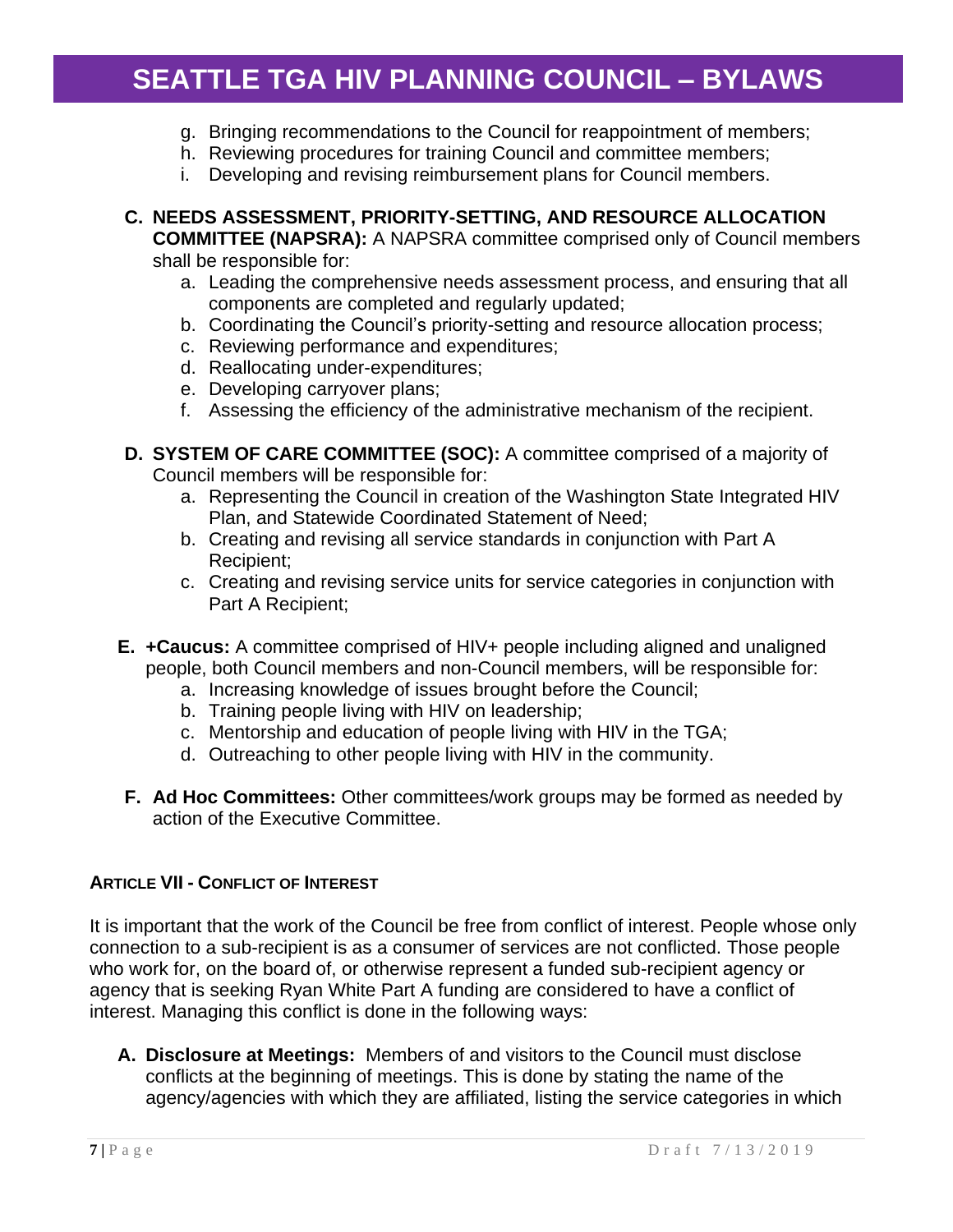the agency is funded, and whether applied for, intends to apply for, funds within the previous or upcoming 24 month period.

- **C. Limits on Participation and Voting:** Those with a conflict of interest may not make, second, amend, or vote on a motion related to any service category in which they have a conflict of interest. Additionally, when speaking about a service category in which they have a conflict of interest, a person must hold up the "C" for "Conflict" card the entire duration. During meetings related to prioritization and allocation of funding, people with a conflict of interest (including Council members) may only speak during a Public Comment period.
- **D. Disclosure Forms:** As a condition of membership on the Council, all members shall complete upon appointment, and annually hence forth, a King County Statement of Financial and other Interests for King County Board and Commission Members, and the Council's Conflict of Interest Declaration & Agreement to Abide by Guidelines.
- **E. Limits of Council Funding Authority:** Public Health shall be responsible for soliciting and reviewing proposals and awarding funds to specific agencies in accordance with the Council's priority and allocation plans. Council members may not serve on proposal review/allocation panels.

#### **ARTICLE VIII - ACCOMMODATION POLICIES**

Persons with special needs, including, but not limited to: limited English proficiency, may request reasonable accommodation in advance to attend Planning Council meetings and the Council will attempt to meet these needs.

#### **ARTICLE IX - GRIEVANCE PROCEDURES**

In accordance with the Ryan White Act, the Council shall develop, maintain and publicize grievance procedures regarding Ryan White priorities and allocations. See **Appendix A** for these grievance procedures.

#### **ARTICLE X - OFFICIAL COMMUNICATIONS AND REPRESENTATION**

No officer or member of the Council shall perform any action or make any statement or communication under circumstances that might reasonably give rise to an inference that they are representing the Council, except when:

- **A.** They have been given the express authority by the Council or Executive Committee to so represent the Council's decisions.
- **B.** Appointed by the Council to serve on an external work group or task force. Any Council member appointed to do so, shall make every effort to fairly represent the interests of the Council and may speak on behalf of the Council at the meetings of such groups or task forces.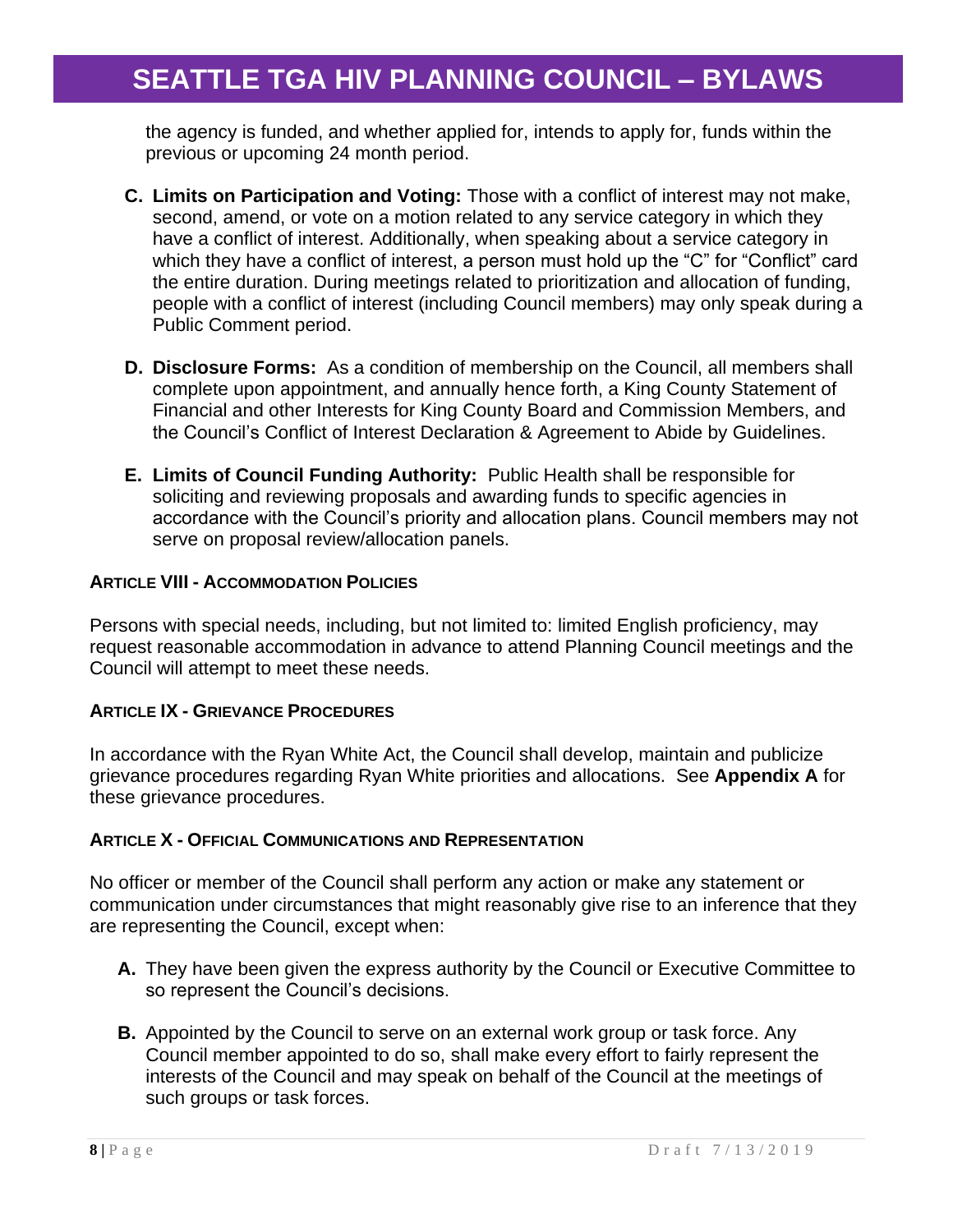#### **ARTICLE XI - MAINTENANCE OF RECORDS**

Records shall be maintained electronically by Planning Council staff at Public Health – Seattle & King County, and Council agendas and minutes will be available on the Planning Council web page. Additional records are available by contacting Council staff at 206-263- 2030.

#### **ARTICLE XII - AMENDMENTS TO BYLAWS**

Amendments to these Bylaws shall require a two-thirds majority vote of those members present at the meeting during which proposed amendments are on the agenda and at which there is a quorum of members. Unless otherwise specified, the amendment(s) shall take effect immediately upon adoption.

### **Appendix A: Grievance Procedures**

#### *Types of Grievances Covered and Who May Bring a Grievance*

Individuals or entities directly affected by the outcome of a decision related to funding are eligible to file a formal grievance with the Seattle TGA HIV/AIDS Planning Council. Directly affected parties are defined as:

- Providers,
- Consumer groups
- Other affected entities and individuals, which might include individual consumers or individual planning council members.

#### *Basis for Filing Grievances*

Individuals or entities meeting the above criteria are eligible to grieve deviations from the Council's established written processes for the following funding-related decisions:

- priority setting process;
- resource allocation process, and;
- changes to priorities or resource allocations, throughout the year, subsequent to original processes.

The Planning Council's Bylaws describe the role of its prioritization, resource allocation, and decision points. In addition, Council meetings and minutes, which are open and available to the public, describe the established criteria for priority setting, resource allocation, service category definitions, increment and decrement planning, and changes to priorities and funding levels throughout the course of the year. **Departures or deviations from the above processes may be grounds for grievance by eligible parties.**

#### *Non-Binding Procedures for Resolving Conflicts*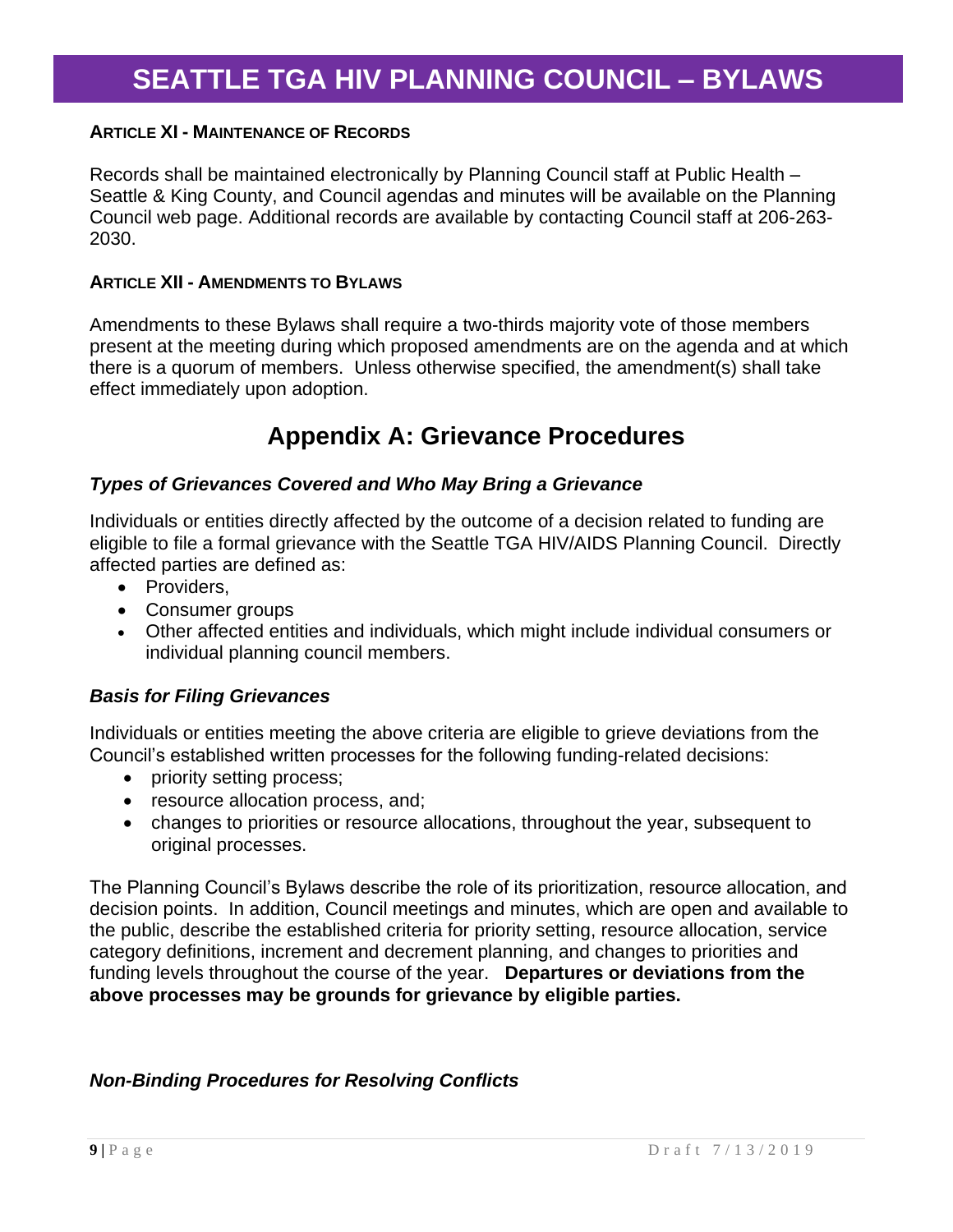- 1. Anyone wishing to file a grievance are asked to contact the Planning Council Administrator (or other Council staff, at (206) 263-8259).
- 2. Anyone filing the grievance will be provided a standard grievance form to complete (see attached form) which will formally initiate the grievance process.
- 3. Anyone submitting a standard grievance form will be provided a copy(ies) of the Council's grievance procedures, which include rules that apply to non-binding mediation and binding arbitration processes, steps in the processes, and time periods associated for each step.
- *Confidentiality:* All confidentiality standards and measures that apply to Public Health Seattle & King County (recipient) will be observed.
- *Time Period(s):* (a) The grievant has 30 business days from the receipt of the grievance form to file the grievance with the Council, (b) The Council will respond to an individual's or entity's filing of the grievance form within 5 business days, (c) a nonconflicted, third party mediator will be designated and contacted within 10 business days by the Council, and (d) a meeting of the parties with the mediator, if necessary, will take place within 21 business days. **NOTE: Time periods run consecutively.**
- *Meeting Place Designation*: The third-party mediator will arrange a meeting location that is mutually acceptable to all parties involved.
- *Time Limit for Non-Binding Process*: If no agreement has been reached within 5 business days after the parties have met, the mediator will end the process and inform the parties of the process to pursue binding arbitration.

### *Binding Arbitration*

- 1. The Council has identified and retained the services of the local chapter of the American Arbitration Association (AAA) to receive and review requests by the grievant for binding arbitration.
- 2. At the conclusion of an unsuccessful non-binding mediation, the grievant is provided a copy of the standard grievance form to complete and return to the Planning Council Administrator (or other Council staff). Submission of this form will initiate the binding arbitration process.
- 3. Anyone submitting a standard grievance form will be provided a copy(ies) of the Council's grievance procedures, which include rules that apply to binding arbitration processes, steps in the processes, costs, and time periods associated for each step.
	- *Time Period(s):* (a) After completing the mediation process, the grievant has 5 business days to request binding arbitration, (b) the grievant has 5 business days to complete and submit a new grievance form, (c) the Council will respond to an individual's or entity's filing of the grievance form within 5 business days, (d) the AAA will arrange a hearing of the parties, if necessary, to take place within 21 business days, and (c) the arbitrator will render and communicate a decision within 5 to 10 business days. **NOTE: Time periods run consecutively.**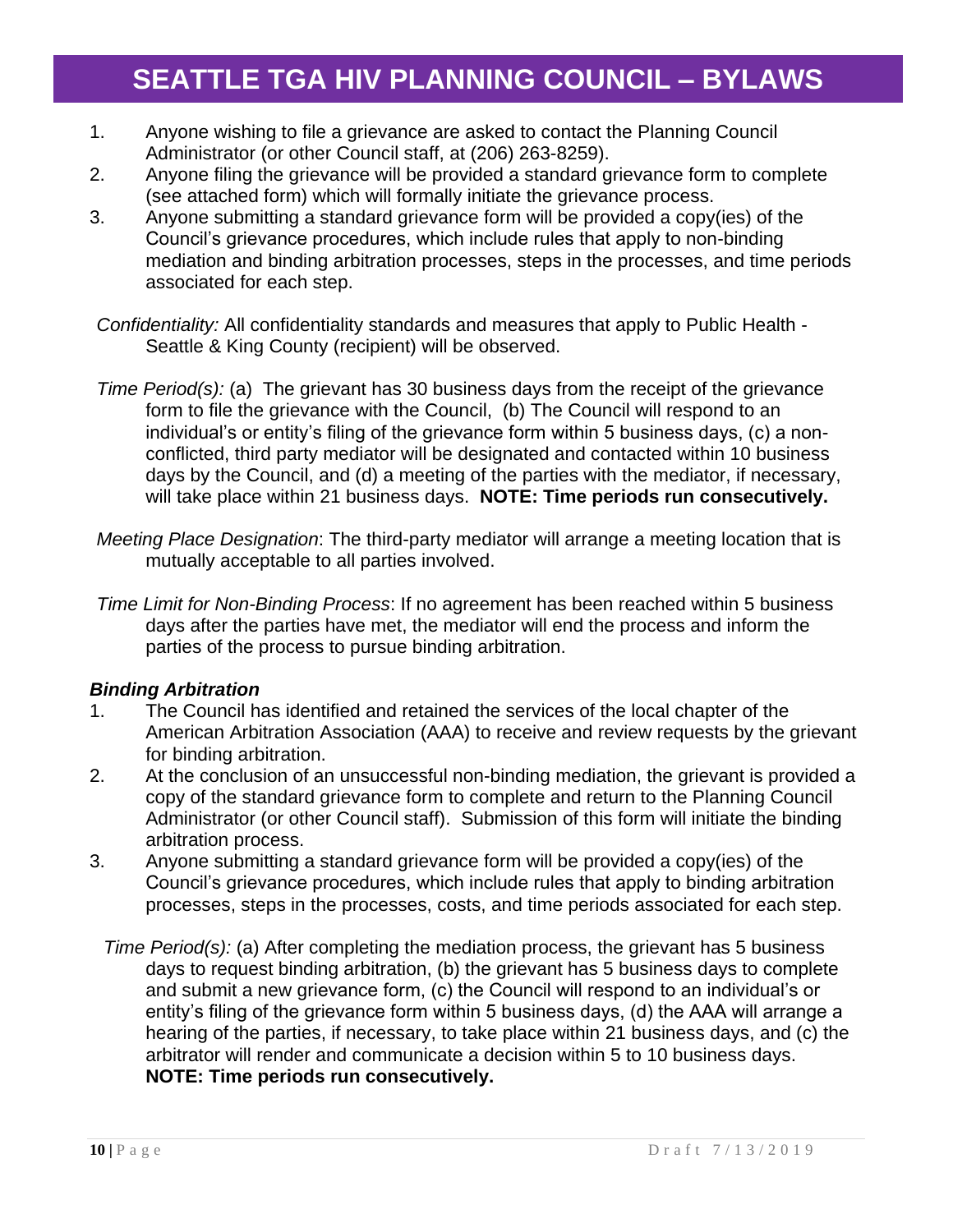*Meeting Place Designation*: The AAA will arrange a hearing location that is mutually acceptable to all parties involved.

### *RULES FOR GRIEVANCE PROCESS*

### *Timing*

*A. Length of Time to Bring a Grievance:* In order to ensure continuity of the Council's processes and prevent delays or interruption in the provision of services, a grievance may be considered only up to 20 business days after a funding related decision has been made by the Council.

- *B. Time Periods for the Conduct of Non-Binding Process (Periods run consecutively)*
	- Initial contact, receipt of grievance form, and Council determination that the party and grievance fall within the scope of procedures - up to 5 business days.
	- Selection of a non-conflicted, third party mediator will be designated and contacted within 10 business days by the Council.
	- Meeting of parties, if necessary up to 21 business days.
	- Resolution or non-resolution of grievance by mediator up to 5 business days.
	- The maximum amount of time from the initial contact by the grievant through completion of the non-binding mediation process shall be no longer than 36 business days.
	- The length of time after the unsuccessful conclusion of the non-binding mediation process for the grievant to initiate binding arbitration shall be no more than 5 business days.

### *C. Time Periods for the Conduct of the Binding Arbitration Process (Periods run consecutively)*

- Binding arbitration request, second grievance initiated, and Council response up to 15 business days.
- Arbitration organization (AAA) schedules a hearing, if necessary, and conducts the hearing - up to 21 business days.
- Binding decision made by arbitrator and parties notified up to 10 business days.
- The maximum amount of time from the initiation of the grievance through the binding arbitration process shall be no longer than 46 business days.

#### *Costs*

The steps involved in administering the grievance process may include fees for administration of the grievance and third-party mediators and arbitrators. To balance the need for recovery of reasonable costs associated with administering the grievance process, without discouraging the filing of legitimate grievances, the Planning Council has established the following policy:

Anyone filing a grievance will be subject to a \$15 filing fee to cover administrative costs. The Council has secured appropriate mediation (non-binding) services at no cost by naming the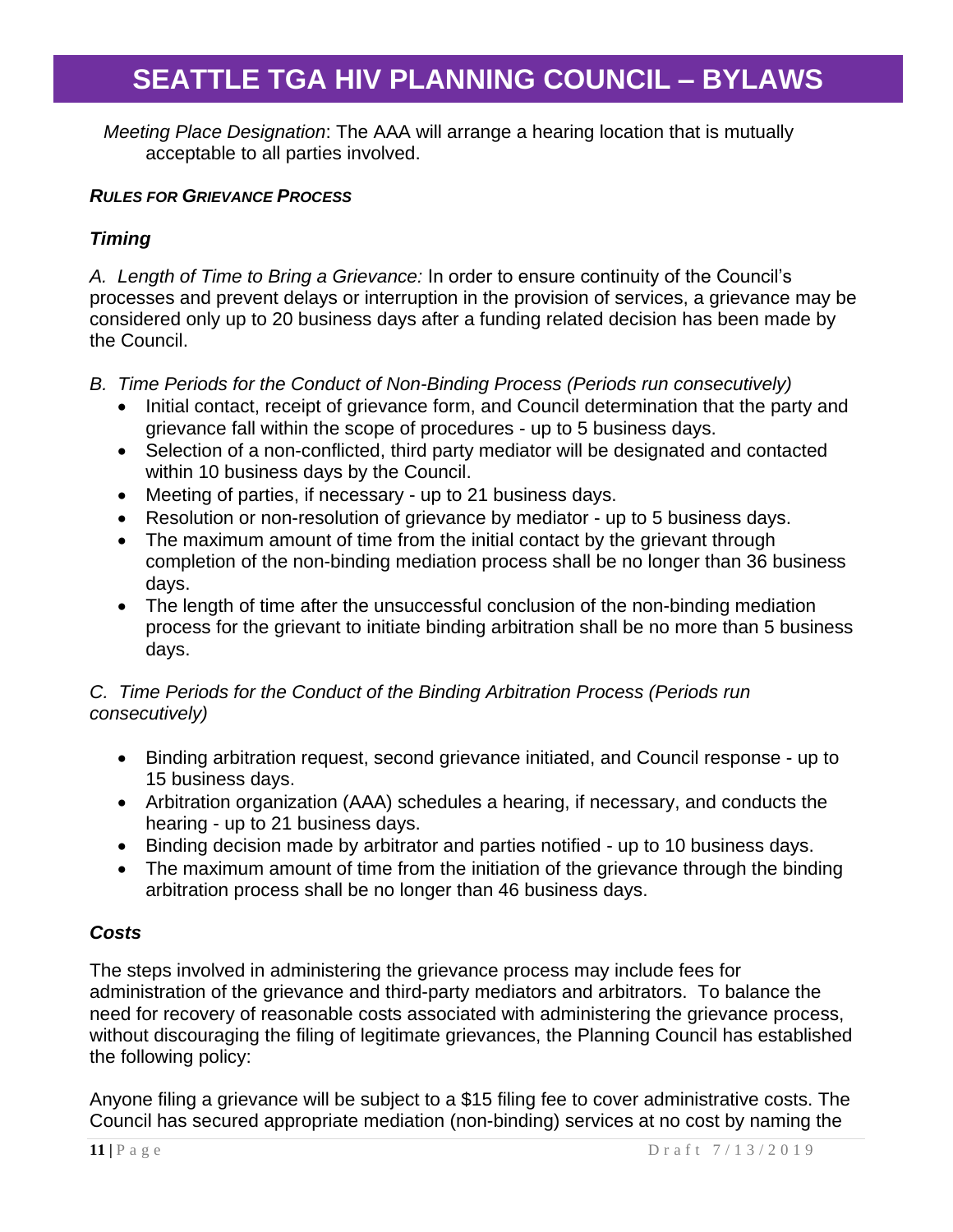InterLocal Conflict Resolution Group as their choice to conduct non-binding mediation processes. This non-profit, community organization does not charge for their services. The Council has secured appropriate binding arbitration services by naming the American Arbitration Association as their choice to conduct binding arbitration processes. The following is a listing of their fees:

Initial filing fee: \$300.00 Arbitration depends on cost of claim: up to \$10,000 (\$500.00) \$10,001 - \$50,000 (\$750.00) \$50,001 - \$100,000 (\$1,250.00) \$100,001 - \$250,000 (\$1,500.00) \$250,001 - \$500,000 (\$2,000.00) \$500,001 - \$1,000,000 (\$2,500.00) Hearing fee: \$150.00 per day

In the event that fees are charged, the Council and grievant will equally share the cost (payable prior to the first meeting/hearing). Individual unaligned consumers (i.e. *not* legal entities, such as 501(c)3 organizations) are exempt from the cost

### *Funding of Projects after a Grievance is Filed*

Actions taken in resolution of grievances may only be applied prospectively, and thus will not include reversals of previously established priorities or allocations.

#### *Reviewing Grievance Requests*

Upon receipt of the standard grievance form, the Council's Executive Committee will determine if the individual(s) or entity(ies) are eligible under the established procedures to bring a grievance AND if the subject of the dispute qualifies as a grievance according to the procedures. The Council's grievance procedures reflect Ryan White legislative requirements and HRSA's Model Grievance Procedures.

#### *Selection of Third Parties*

The Planning Council, in conjunction with the King County Executive's (CEO) office has agreed to retain the services of the InterLocal Conflict Resolution Group who will select an independent, non-conflicted mediator to conduct the non-binding portion in the grievance process. The Planning Council, in conjunction with the King County Executive's (CEO) office has agreed to retain the services of the American Arbitration Association who will select an independent, non-conflicted arbitrator to conduct the binding portion of the grievance process.

The Council has considered a number of factors in the selection of these organizations including, conflicts of interest, experience, cost, and availability to perform in the required time frame. Selected third party mediators/arbitrators will be deemed to be independent of the specific process that is the subject of the dispute, and will not have any direct interest in the decision that is the subject of the grievance. Conflict of interest and confidentiality